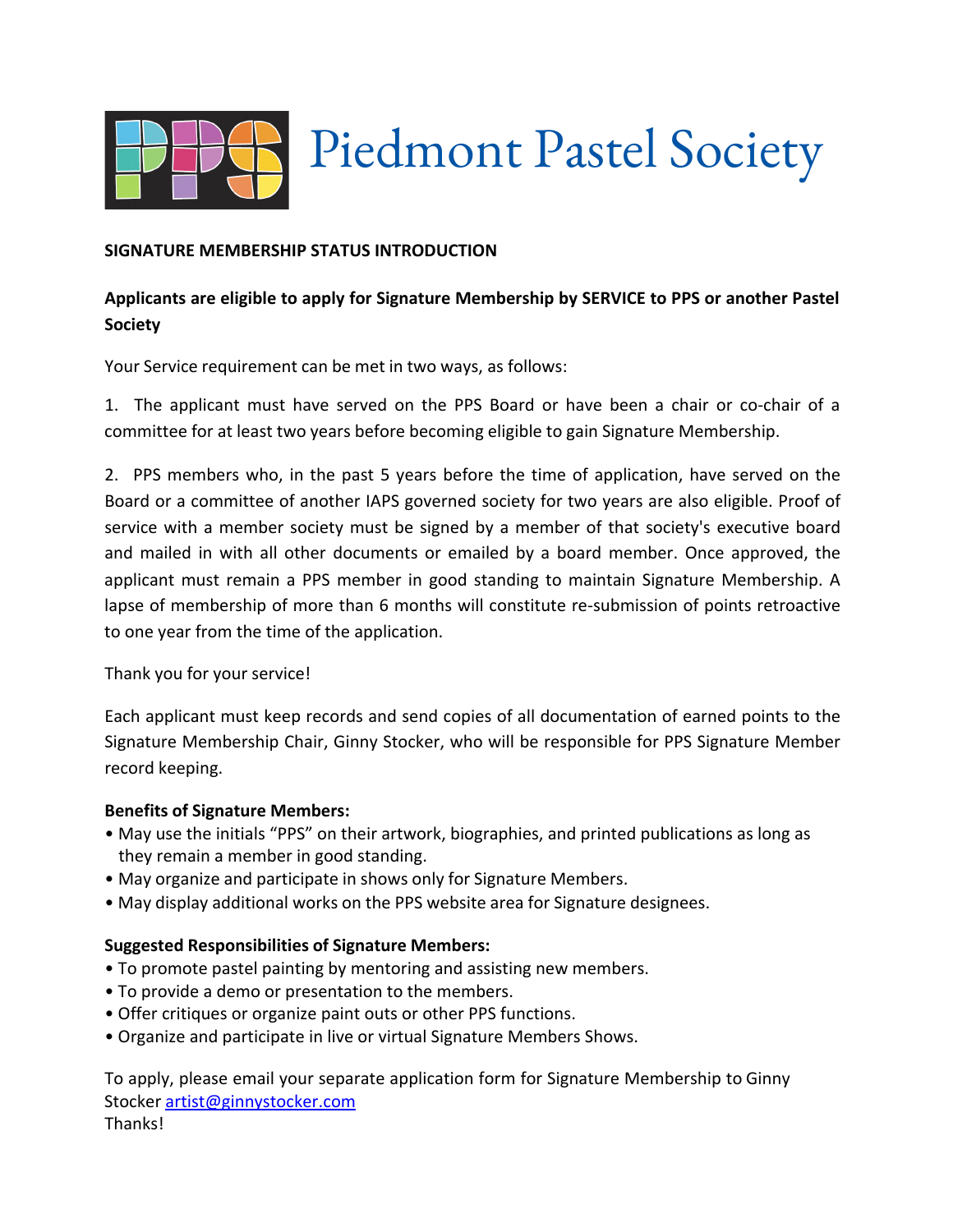

#### **SIGNATURE MEMBERSHIP APPLICATION FORM**

Name Date

### **Eligibility Requirement:**

I certify that, in the past 5 years, I have served a minimum of 2 years in the position(s) of: (List each position)

with PPS or the following IAPS affiliated society\_\_\_\_\_\_\_\_\_\_\_\_\_\_\_\_\_\_\_\_\_\_\_\_\_\_\_\_\_\_\_

(Attach link or screenshot for verification)

**A total of 7 points are required for each eligible member to earn the status of Signature Member.** Please use this form to tally your points.

 **1** Point for **each** acceptance into the North Carolina StatewideExhibition. (Starting & ongoing after 1/1/2021) There is no point difference to the number of images accepted into the show.

| Painting title(s) | Date |
|-------------------|------|
| Painting title(s) | Date |
| Painting title(s) | Date |

(Attach link or screenshot for verification)

 **1** Point for each acceptance into any national or international pastel exhibition with no difference to the number of images accepted into the show. (Starting & ongoing after 1/1/2021)

| Show          | Society |
|---------------|---------|
| Painting Name | Date    |

(Attach link or screenshot or link for verification)

 **1** Point for each award earned in any PPS OR other IAPS recognized pastel society juried exhibition. (Starting and ongoing after 1/1/2021)

| Show | Societv | Award | Date |
|------|---------|-------|------|
| Show | Society | Award | Date |

(Attach link or screenshot or link for verification)